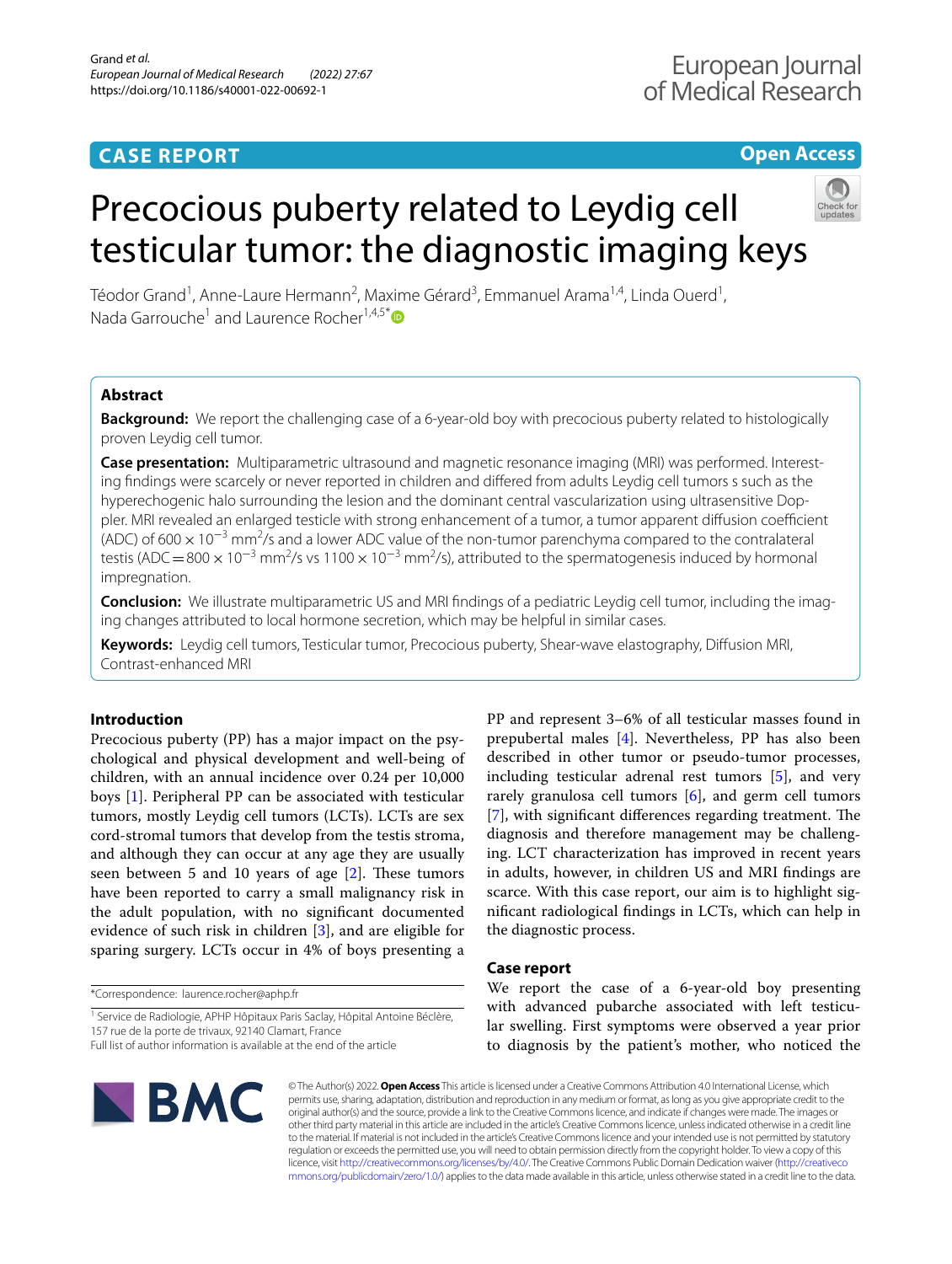appearance of pubic hair on the left side of the root of the penis. Levels of tumor markers, including human chorionic gonadotropin, alpha fetoprotein, and lactate dehydrogenase, were normal. Follicle-stimulating hormone, luteinizing hormone, adrenocorticotropic hormone, and 17α-hydroxyprogesterone levels were normal. Testosterone level was 0.8 nmol/mL (considered as upper limit of normal), and estradiol level was slightly increased (50 pmol/mL, *N*<35 pmol/mL). US examination (Mach 30, Supersonic Imagine, Aix-en-Provence) showed an enlarged left testicle (estimated volume: 1.5 mL vs 0.6 mL on the right side), with a nodular ovoid-shaped hypoechoic lesion at its upper pole. The tumor exhibited a peripheral hyperechoic ring, with smooth margins and a shaped demarcation with adjacent pulp, the whole measuring  $7.4 \times 6$  mm. color Doppler showed a hypervascular tumor compared to the surrounding tissue, with predominant central vascularization at ultrasensitive Doppler. Shear-wave elastography of the tumor, surrounding parenchyma, and contralateral testis indicated a mean stifness of 11.7 kPa, 6.1 kPa, and 5.4 kPa, respectively (Fig. [1\)](#page-1-0).

Scrotal MRI using a 1.5-T scanner and a surface coil indicated that the tumor had a low-intensity signal on a T2-weighted image (with a peripheral hyperintense rim) and an iso-intensity signal on a T1-weighted image. Fast, strong and homogeneous enhancement was observed after dynamic gadolinium injection with a type 2 time– signal intensity curve without any signifcant wash-out, compared to the normal contralateral testis. MRI also showed slightly restricted difusion on high *b*-value diffusion-weighted sequences  $(b=1000 \text{ s/mm}^2)$  and hypointensity on apparent diffusion coefficient (ADC) maps  $(ADC = 600 \times 10^{-3}$  mm<sup>2</sup>/s) (Fig. [2\)](#page-2-0). The overall ADC of the parenchyma surrounding the tumor was low compared to the contralateral testis  $(ADC=800 \times 10^{-3}$ mm<sup>2</sup>/s vs  $1100 \times 10^{-3}$  mm<sup>2</sup>/s). No intraoperative frozen section was performed as lesion size was inferior to 7 mm after surgical removal.  $[8]$  $[8]$ . No significant postoperative complication was reported. The pathology report confirmed a 6 mm LCT, with clear surgical margins. Interestingly, an area of increased spermatogenesis around the lesion was also noted. After the procedure, plasmatic testosterone level was measured at 0.07 nmol/mL (vs 0.8 preoperatively). Clinical features remained stable during

# **Discussion**

sign of precocious puberty.

LCTs are rare. Typical US fndings in adults have been described as an isolated hypoechoic well-delimited mass with predominant peripheral hypervascularization [\[9](#page-3-8)]. In

follow-up, without further increase in hair growth or new

<span id="page-1-0"></span>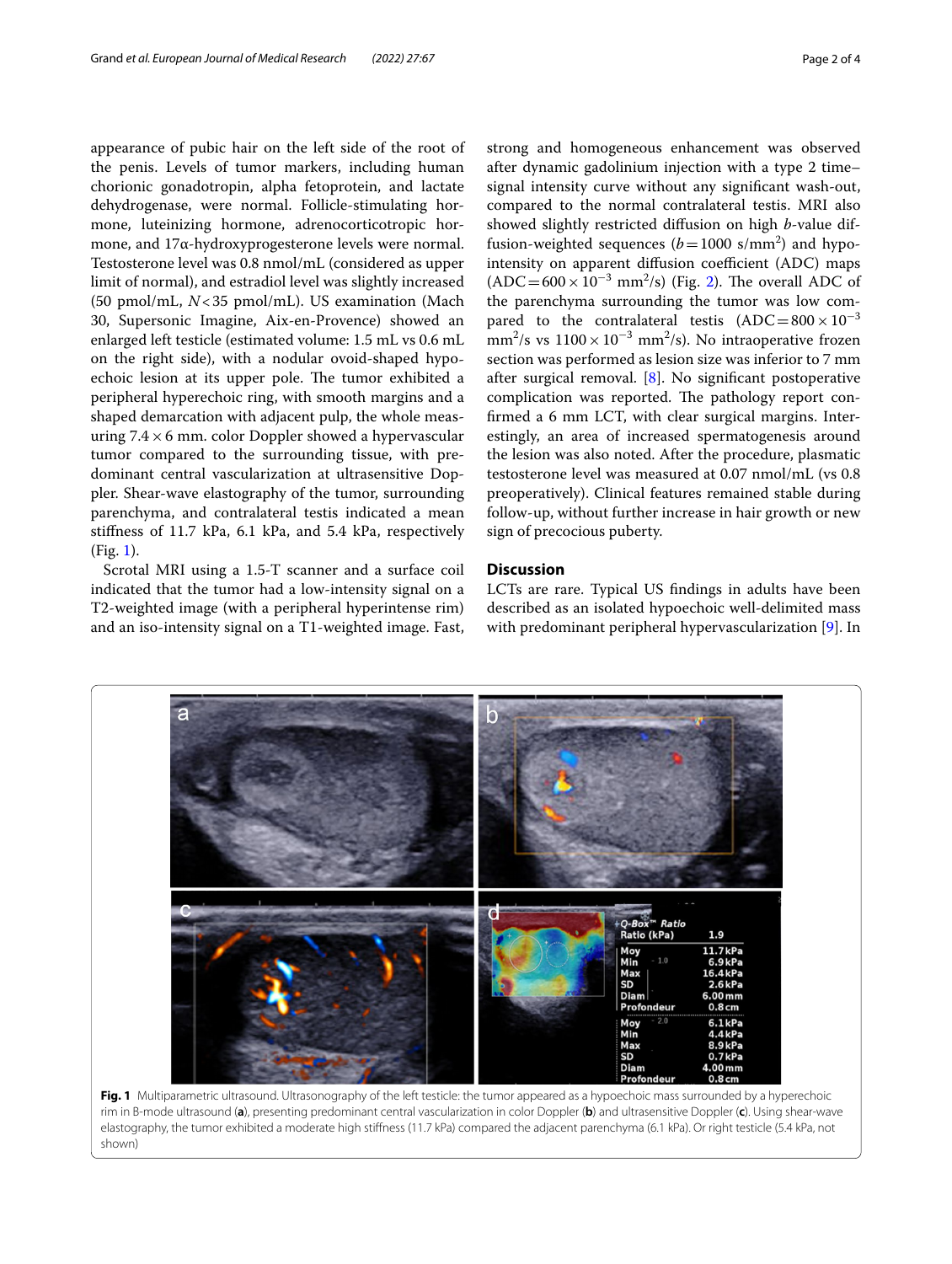

<span id="page-2-0"></span>ADC value than the contralateral testis=1100 × 10<sup>-3</sup> mm<sup>2</sup>. **e, f** left testicle, tumor ADC value=600 × 10<sup>-3</sup> mm<sup>2</sup>/s, surrounding parenchyma ADC value=800× 10−<sup>3</sup> mm2 . **g–i** T1 dynamic enhanced sequence. The early phase of the dynamic contrast-enhanced sequence of the right (**g**) and the left (**h**) testis showing that the tumor presented early homogeneous enhancement, and intense than the adjacent parenchyma, with a type 2 time–signal intensity curve (**f**)

adults, LCTs may be discovered because of gynecomastia, but are mostly depicted an incidental fnding during US infertility screening. Dynamic enhanced MRI were more likely to show faster, higher and stronger enhancement compared to normal testis or seminomatous germ cell tumors [[10\]](#page-3-9), similar as our pediatric case.

Testicular adrenal rests tumors (TART) described in congenital adrenal hyperplasia is the main diferential diagnosis in case of PP associated with testicular mass. TARTs may be hypoechoic or hyperechoic at US, mainly located near the mediastinum and bilateral, and showing a multilocular pattern, and those signs helped to differentiate them from LCTs  $[10]$  $[10]$  $[10]$ . Their vascularization may vary, described as intense  $[10]$  or poor  $[11]$  $[11]$  as reported in recent case series. Depending of the scan and the color Doppler parameters. Our pediatric presentation of LCT showed interesting features, especially predominant central vascularization on ultrasensitive-Doppler, and this pattern difered from sporadic LCTs described in adults. A hyperechoic rim surrounding